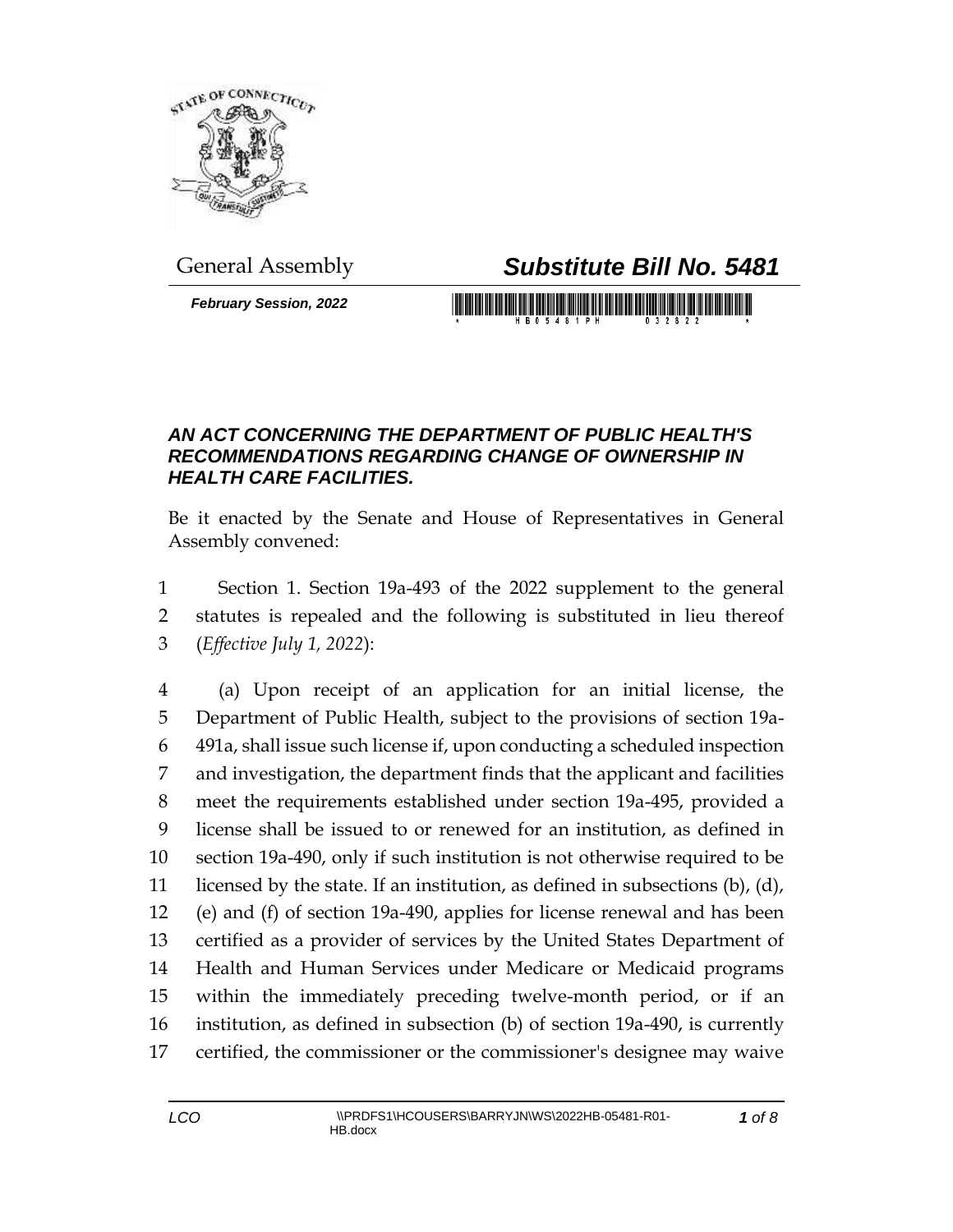on renewal the inspection and investigation of such facility required by this section and, in such event, any such facility shall be deemed to have satisfied the requirements of section 19a-495 for the purposes of licensure. Such license shall be valid for two years or a fraction thereof and shall terminate on March thirty-first, June thirtieth, September thirtieth or December thirty-first of the appropriate year. A license issued pursuant to this chapter, unless sooner suspended or revoked, shall be renewable biennially (1) after an unscheduled inspection is conducted by the department, and (2) upon the filing by the licensee, and approval by the department, of a report upon such date and containing such information in such form as the department prescribes and satisfactory evidence of continuing compliance with requirements established under section 19a-495. In the case of an institution, as defined in subsection (d) of section 19a-490, that is also certified as a provider under the Medicare program, the license shall be issued for a period not to exceed three years, to run concurrently with the certification period. In the case of an institution, as defined in subsection (m) of section 19a-490, that is applying for renewal, the license shall be issued pursuant to section 19a-491. Except in the case of a multicare institution, each license shall be issued only for the premises and persons named in the application. Such license shall not be transferable or assignable. Licenses shall be posted in a conspicuous place in the licensed premises.

 (b) **[**(1)**]** A nursing home license may be renewed biennially after **[**(A)**]** (1) an unscheduled inspection conducted by the department, **[**(B)**]** (2) submission of the information required by section 19a-491a, and **[**(C)**]** (3) submission of evidence satisfactory to the department that the nursing home is in compliance with the provisions of this chapter, the regulations of Connecticut state agencies and licensing regulations.

 **[**(2)**]** (c) (1) For the purposes of this subsection, "facility" means any facility licensed by the Department of Public Health pursuant to chapter 49 368v and "institution" has the same meaning as provided in section 19a-490. Any change in the ownership of a facility or institution **[**, as defined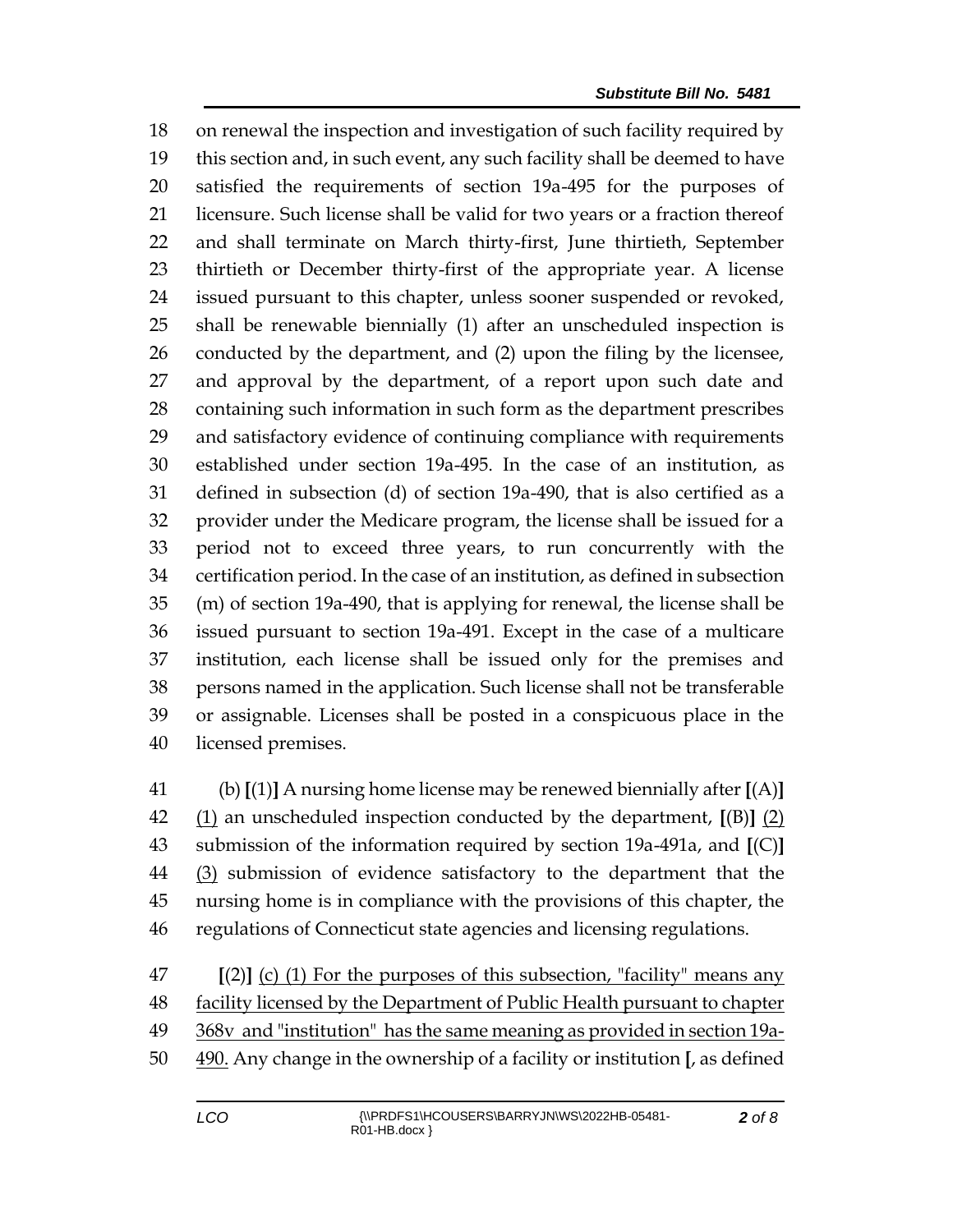in section 19a-490,**]** owned by an individual, partnership or association or the change in ownership or beneficial ownership of **[**ten per cent or more of the stock of a corporation**]** the entity which owns, conducts, operates or maintains such facility or institution, including a change in ownership or beneficial ownership resulting in a transfer to a person 56 related by blood or marriage to such an owner or beneficial owner, shall be subject to prior approval of the department. **[**after a scheduled inspection of such facility or institution is conducted by the department, provided such approval shall be conditioned upon a showing by such facility or institution to the commissioner that it has complied with all requirements of this chapter, the regulations relating to licensure and all applicable requirements of the regulations of Connecticut state agencies. Any such change in ownership or beneficial ownership resulting in a transfer to a person related by blood or marriage to such an owner or beneficial owner shall not be subject to prior approval of the department unless: (A) Ownership or beneficial ownership of ten per cent or more of the stock of a corporation, limited liability company, partnership or association which owns, conducts, operates or maintains more than one facility or institution is transferred; (B) ownership or beneficial ownership is transferred in more than one facility or institution; or (C) the facility or institution is the subject of a pending complaint, investigation or licensure action. If the facility or institution is not in compliance, the commissioner may require the new owner to sign a consent order providing reasonable assurances that the violations shall be corrected within a specified period of time. Notice of any such proposed change of ownership shall be given to the department at least one hundred twenty days prior to the effective date of such proposed change.**]**

 (2) Not later than one hundred twenty days before the proposed date of a change in ownership of a facility or institution, the proposed new owner of such facility or institution shall submit an application for approval to the department pursuant to subdivision (1) of this 83 subsection. Such application shall be in a form and manner prescribed 84 by the commissioner and shall include, but need not be limited to, the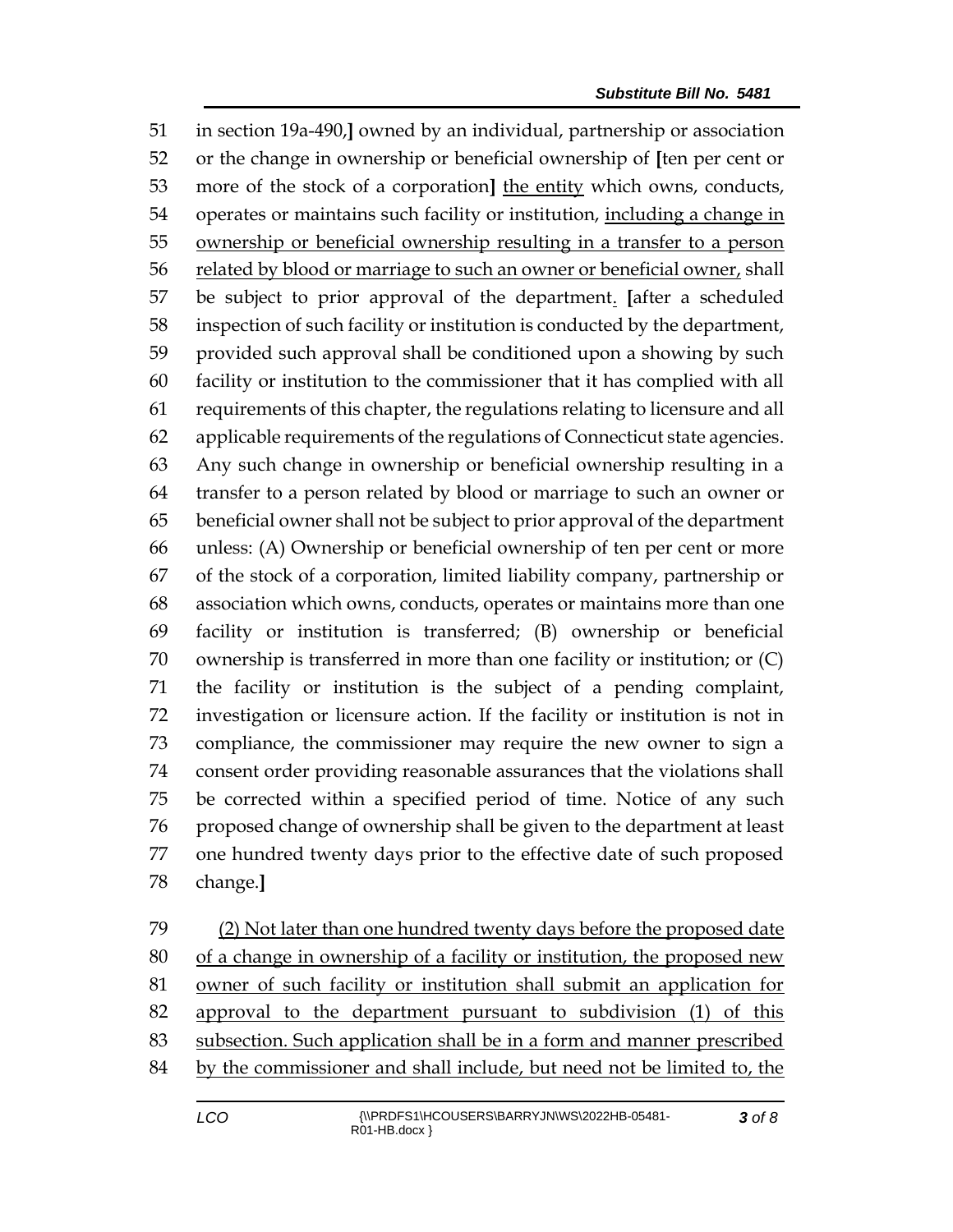following: (A) A cover letter stating the applicant's intent to purchase the facility or institution and identification of the facility or institution by name, address, county and number and type of beds licensed by the department; (B) a description of the proposed transaction, including the name of each current owner of the facility or institution; (C) the name of each proposed new owner; (D) the name of each owner of any nonpublicly traded parent corporation of each proposed new owner; (E) if applicable, the proposed new owner's organizational chart, such proposed new owner's parent corporation's organizational chart, and the organizational chart of each wholly-owned subsidiary of such proposed new owner; (F) a copy of the agreement of sale and, if applicable, a copy of any lease or management agreements; (G) a projection of profits and losses and a capital budget projection, including, but not limited to, accounts payable with amount due, days overdue and details of payment to all such accounts, for the three years following the change in ownership; (H) the name and address of any licensed health care facility owned, operated or managed by each proposed owner in the United States or any territory of the United States during the five years preceding the date on which such application is submitted and audited financial statements for each such facility for the three years preceding the date on which such application is submitted; (I) disclosure of any direct or indirect interests, including such interests in intermediate entities and parent, management and property companies and other related entities; (J) a statement that the facility or institution is not the subject of a pending complaint, investigation or licensure action in the state or reciprocal action in another state; (K) disclosure of whether the facility or institution has been subject to (i) three or more civil penalties imposed through final order of the commissioner in accordance with the provisions of sections 19a-524 to 19a-528, inclusive, or civil penalties imposed pursuant to the laws or regulations of another state during the two-year period preceding the date on which such application is submitted, or (ii) sanctions, other than civil penalties less than or equal to twenty thousand dollars, imposed in any state through final adjudication under the Medicare or Medicaid program pursuant to Title XVIII or XIX of the federal Social Security Act,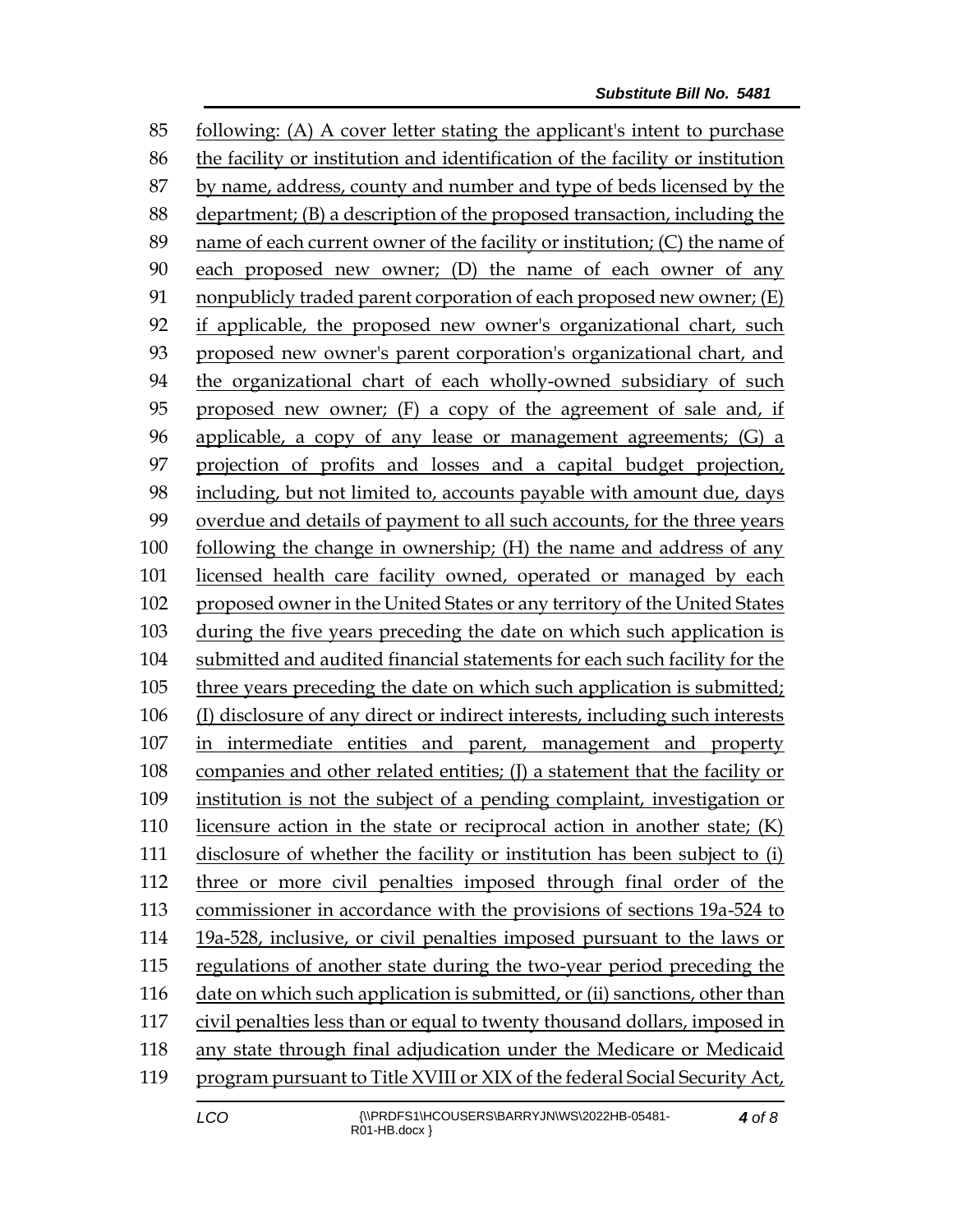42 USC 301, as amended from time to time; and (L) disclosure of whether any proposed new owner's Medicare or Medicaid provider agreement has been terminated or not renewed in any state. For the purposes of this subdivision, "organizational chart" means a graphical representation of an organization, including, but not limited to, the relationships between such organization's employees, departments and the jobs within such organization. (3) After receiving an application for change in ownership, the department shall schedule an inspection of such facility or institution to determine if the facility or institution has complied with the requirements of this chapter and the regulations of Connecticut state agencies relating to licensure of such facility or institution. If a facility or institution is not in compliance with the requirements of a corrective action plan or in violation of any provision of the general statutes or the regulations of Connecticut state agencies, the commissioner may deny 135 the applicant's change in ownership or require the proposed new owner 136 to sign a consent order, which shall include, but need not be limited to, the implementation of a corrective action plan for any such violation within a specified time period. The commissioner may assess a civil penalty of not more than one thousand dollars for each day the owner of the facility or institution is in violation of any provision of the general statutes or the regulations of Connecticut state agencies or such consent order. If the commissioner disapproves a change in ownership, a person related by blood or marriage to the applicant may not apply to acquire ownership interest in the facility or institution. For the purposes of this subdivision, "a person related by blood or marriage" means a parent, spouse, child, brother, sister, aunt, uncle, niece or nephew.

 (4) For the purposes of this **[**subdivision**]** subsection, a change in the legal form of the ownership entity, including, but not limited to, changes from a corporation to a limited liability company, a partnership to a limited liability partnership, a sole proprietorship to a corporation and similar changes, shall not be considered a change of ownership if the beneficial ownership remains unchanged and the owner provides such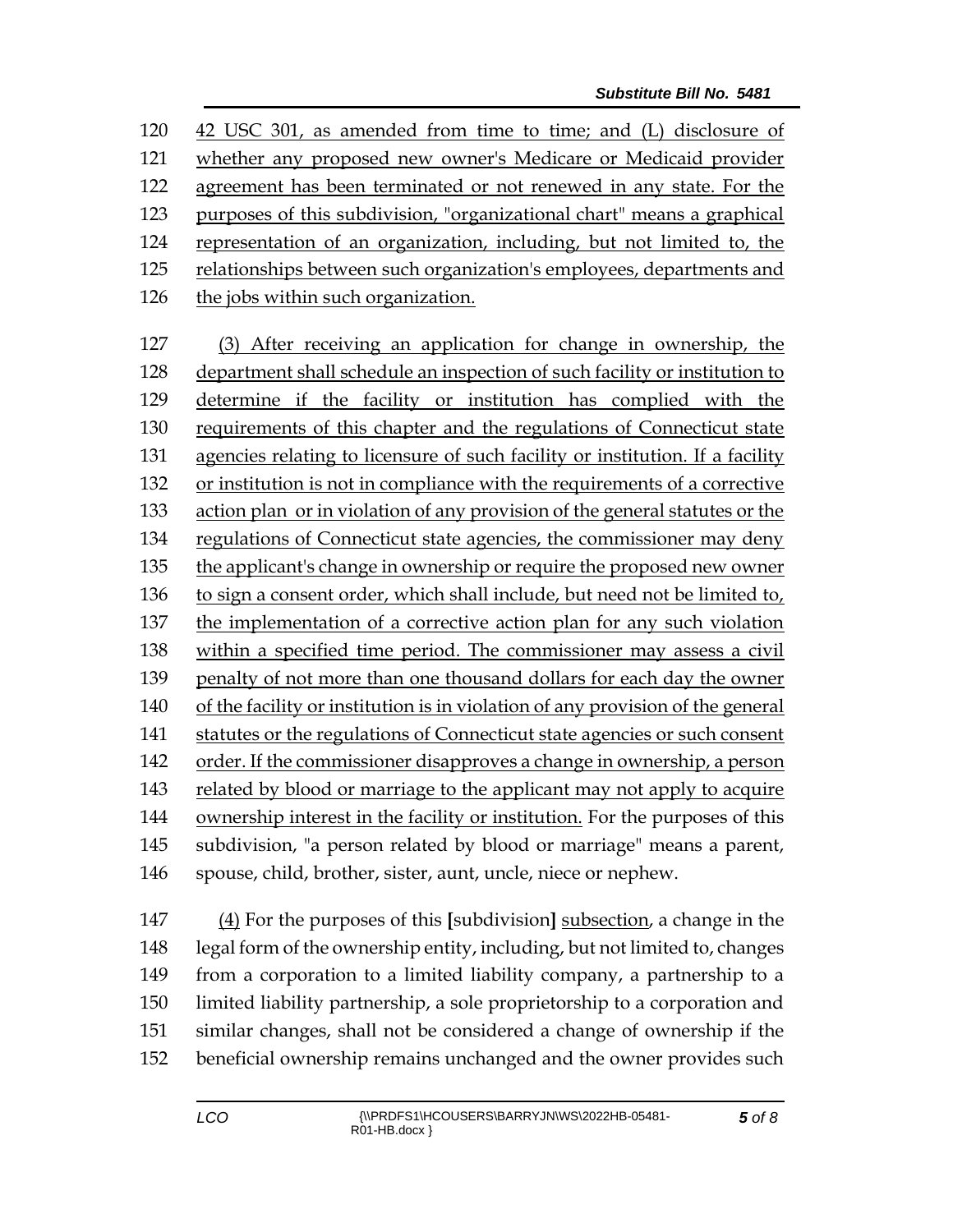information regarding the change to the department as may be required by the department in order to properly identify the current status of ownership and beneficial ownership of the facility or institution. For the purposes of this subdivision, a public offering of the stock of any corporation that owns, conducts, operates or maintains any such facility or institution shall not be considered a change in ownership or beneficial ownership of such facility or institution if the licensee and the officers and directors of such corporation remain unchanged, such public offering cannot result in an individual or entity owning ten per cent or more of the stock of such corporation, and the owner provides such information to the department as may be required by the department in order to properly identify the current status of ownership and beneficial ownership of the facility or institution.

 **[**(c)**]** (d) (1) A multicare institution may, under the terms of its existing license, provide behavioral health services or substance use disorder treatment services on the premises of more than one facility, at a satellite unit or at another location outside of its facilities or satellite units that is acceptable to the patient receiving services and is consistent with the patient's assessment and treatment plan. Such behavioral health services or substance use disorder treatment services may include methadone delivery and related substance use treatment services to persons in a nursing home facility pursuant to the provisions of section 19a-495c.

 (2) Any multicare institution that intends to offer services at a satellite unit or other location outside of its facilities or satellite units shall submit an application for approval to offer services at such location to the Department of Public Health. Such application shall be submitted on a form and in the manner prescribed by the Commissioner of Public Health. Not later than forty-five days after receipt of such application, the commissioner shall notify the multicare institution of the approval or denial of such application. If the satellite unit or other location is approved, that satellite unit or location shall be deemed to be licensed in accordance with this section and shall comply with the applicable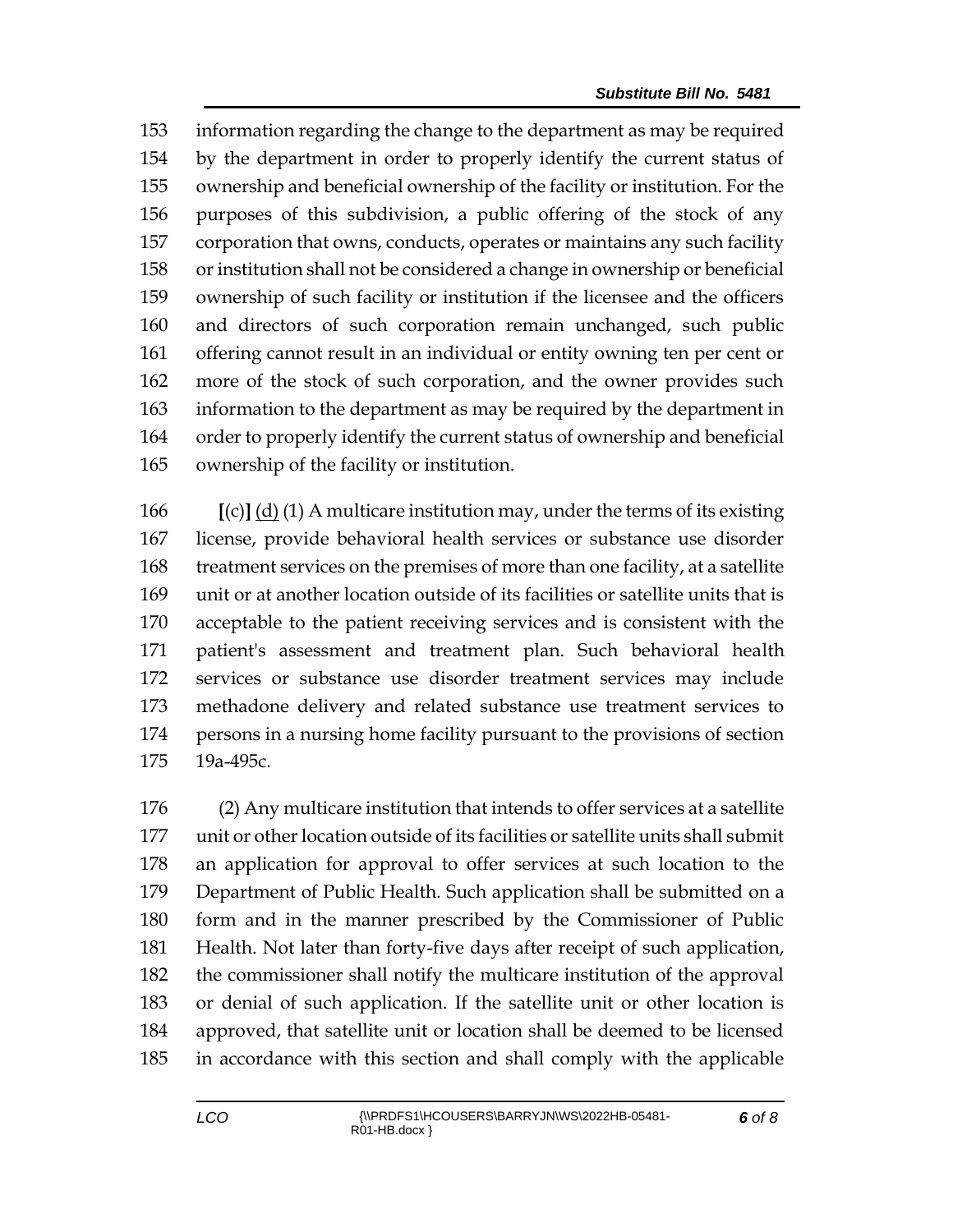requirements of this chapter and regulations adopted under this chapter.

 (3) A multicare institution that is a hospital providing outpatient behavioral health services or other health care services shall provide the Department of Public Health with a list of satellite units or locations when completing the initial or renewal licensure application.

 (4) The Commissioner of Public Health may adopt regulations, in accordance with the provisions of chapter 54, to carry out the provisions of this subsection. The Commissioner of Public Health may implement policies and procedures necessary to administer the provisions of this subsection while in the process of adopting such policies and procedures as regulation, provided the commissioner prints notice of intent to adopt regulations in the Connecticut Law Journal not later than twenty days after the date of implementation. Policies and procedures implemented pursuant to this section shall be valid until the time final regulations are adopted.

 Sec. 2. Subsection (a) of section 19a-528a of the general statutes is repealed and the following is substituted in lieu thereof (*Effective July 1, 2022*):

 (a) For any application of licensure for the acquisition of a nursing home, any potential nursing home licensee or owner shall submit in writing, a change in ownership application with respect to the facility for which the change in ownership is sought. The application shall be submitted in the form and manner prescribed by the Commissioner of Public Health. The commissioner shall include on the first page of the application the following statement: "NOTICE: The State of Connecticut values the quality of care provided to all nursing home residents. Please know that any nursing home licensee, owner or officer, including, but not limited to, a director, trustee, limited partner, managing partner, general partner or any person having **[**at least a ten per cent**]** an ownership interest in the nursing home or the entity that owns the nursing home, and any administrator, assistant administrator, medical